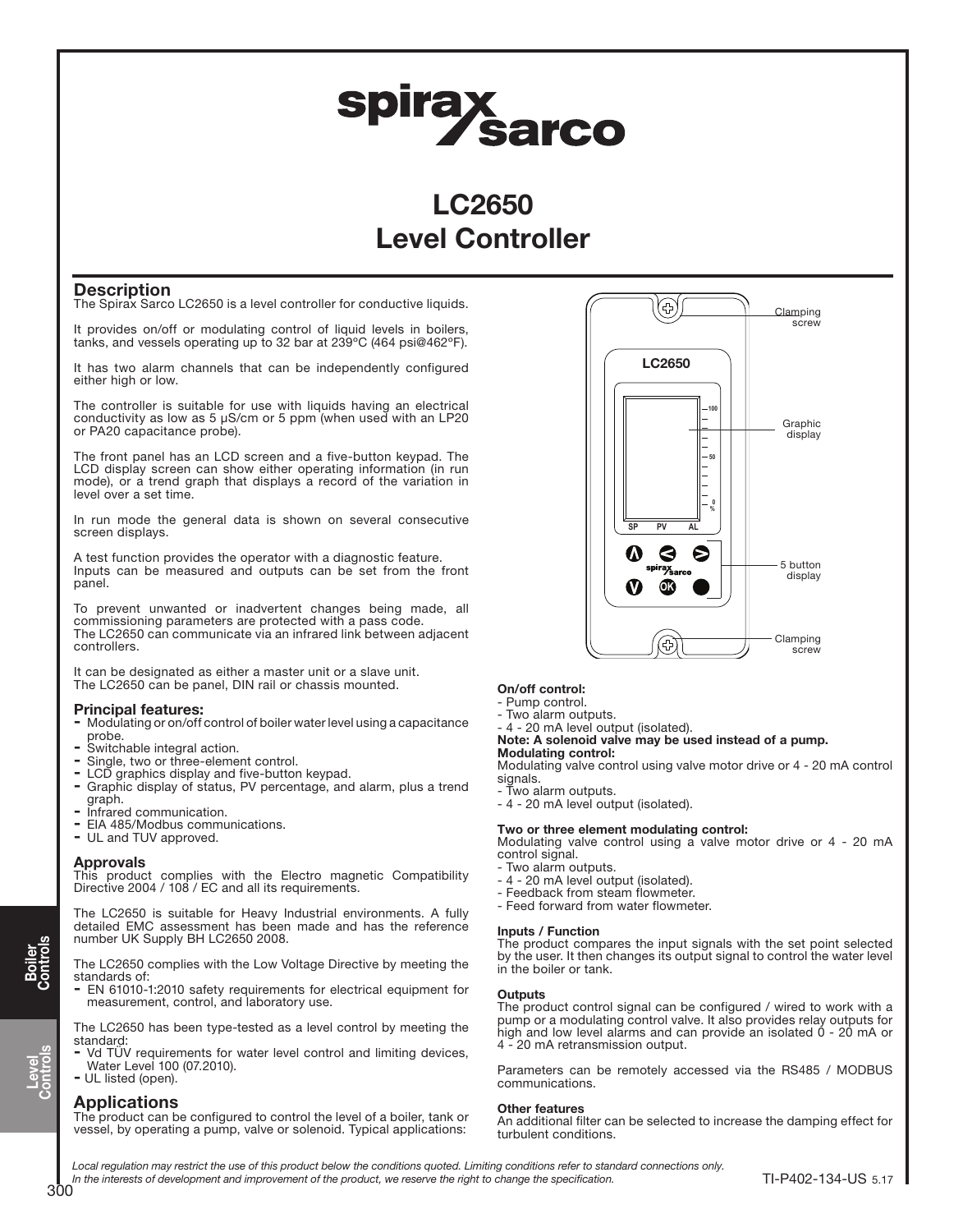# LC2650 Level Controller

## Technical data LC2650

| <b>Power supply</b>                                                                                        | Mains voltage range                    | 110 Vac to 240 Vac at 50/60 Hz                                                                                                                                                      |                                         |  |
|------------------------------------------------------------------------------------------------------------|----------------------------------------|-------------------------------------------------------------------------------------------------------------------------------------------------------------------------------------|-----------------------------------------|--|
|                                                                                                            | Power consumption                      | 7.5 W (maximum)                                                                                                                                                                     |                                         |  |
| <b>Environmental</b>                                                                                       | General                                | Indoor use only                                                                                                                                                                     |                                         |  |
|                                                                                                            | Maximum altitude                       | 2 000 m (6 562 ft) above sea level                                                                                                                                                  |                                         |  |
|                                                                                                            | Ambient temperature limits             | $0 - 55^{\circ}$ C (32-131°F)                                                                                                                                                       |                                         |  |
|                                                                                                            | Maximum relative humidity              | 80% up to 31°C (88°F) decreasing linearly to 50% at 40°C(104°F)                                                                                                                     |                                         |  |
|                                                                                                            | Overvoltage category                   | III                                                                                                                                                                                 |                                         |  |
|                                                                                                            | Pollution degree                       | 2 (as supplied)                                                                                                                                                                     |                                         |  |
|                                                                                                            |                                        | 3 (when installed in an enclosure) - Minimum of IP54 or<br>UL50 / NEMA Type 3, 3S, 4, 4X, 6, 6P or 13.                                                                              |                                         |  |
|                                                                                                            | Enclosure rating<br>(front panel only) | NEMA type 4 hose down only (UL approval) and IP65<br>(verified by TRAC Global)                                                                                                      |                                         |  |
|                                                                                                            | LVD (safety)                           | Electrical safety EN 61010-1, UL61010-1, 3rd Edition,<br>2012-05 CAN/CSA-C22.2 No. 61010-1, 3rd Edition, 2012-05                                                                    |                                         |  |
|                                                                                                            | <b>EMC</b>                             | Immunity/Emissions                                                                                                                                                                  | Suitable for heavy industrial locations |  |
|                                                                                                            | Enclosure                              | Material                                                                                                                                                                            | Polycarbonate                           |  |
|                                                                                                            | Front panel                            | Colour                                                                                                                                                                              | Pantone 294 (blue)                      |  |
|                                                                                                            |                                        | Material                                                                                                                                                                            | Silicone rubber, 60 shore.              |  |
|                                                                                                            | Solder                                 | Tin/lead (60/40%)                                                                                                                                                                   |                                         |  |
| <b>Mains</b><br>and signal<br>connector                                                                    | Termination                            | Rising clamp plug-in terminal blocks with screw connectors.<br>Caution: Use only the connectors supplied by Spirax Sarco Ltd.<br>Safety and Approvals may be compromised otherwise. |                                         |  |
|                                                                                                            | Cable size                             | 0.2 mm <sup>2</sup> (24 AWG) to 2.5 mm <sup>2</sup> (12 AWG).                                                                                                                       |                                         |  |
|                                                                                                            | Stripping length                       | $5 - 6$ mm $(0.2")$                                                                                                                                                                 |                                         |  |
|                                                                                                            | Type                                   | High temperature                                                                                                                                                                    |                                         |  |
| Level probe,                                                                                               | Shield type                            | Screened                                                                                                                                                                            |                                         |  |
| feedback,                                                                                                  | Number of cores                        | 3 (LP20/PA20), 2 (LP20 4-20 mA Transducer)                                                                                                                                          |                                         |  |
| steam meter and water                                                                                      | Gauge                                  | $1 - 1.5$ mm <sup>2</sup> (18 - 16 AWG)                                                                                                                                             |                                         |  |
| cable/wire                                                                                                 | Maximum length                         | 100 m (328 ft)                                                                                                                                                                      |                                         |  |
|                                                                                                            | Recommended type                       | Prysmian (Pirelli) FP200,                                                                                                                                                           |                                         |  |
|                                                                                                            |                                        | Delta Crompton Firetuf OHLS                                                                                                                                                         |                                         |  |
| $0/4 - 20$ mA output(s)<br>cable/wire                                                                      | Type                                   | Twisted pair                                                                                                                                                                        |                                         |  |
|                                                                                                            | Shield type                            | Screened                                                                                                                                                                            |                                         |  |
|                                                                                                            | Number of pairs                        | 1                                                                                                                                                                                   |                                         |  |
|                                                                                                            | Gauge                                  | $0.23 - 1$ mm <sup>2</sup> (24 - 18 AWG)                                                                                                                                            |                                         |  |
|                                                                                                            | Maximum length                         | 100 m (328 ft)                                                                                                                                                                      |                                         |  |
| <b>RS485 communication</b><br>cable/wire                                                                   | Type                                   | EIA RS485 twisted pair                                                                                                                                                              |                                         |  |
|                                                                                                            | Shield type                            | Screened                                                                                                                                                                            |                                         |  |
|                                                                                                            | Number of pairs                        | 2 or 3                                                                                                                                                                              |                                         |  |
|                                                                                                            | Gauge                                  | 0.23 mm <sup>2</sup> (24 AWG)                                                                                                                                                       |                                         |  |
|                                                                                                            | Maximum length                         | 1200 m (4000 ft)                                                                                                                                                                    |                                         |  |
|                                                                                                            | Recommended type                       | Alpha Wire 6413 or 6414                                                                                                                                                             |                                         |  |
| LAN Cat 5 or Cat 5E ScTP (screened), FTP (foil) or STP (shielded) cable can be used, but limited to 600 m. |                                        |                                                                                                                                                                                     |                                         |  |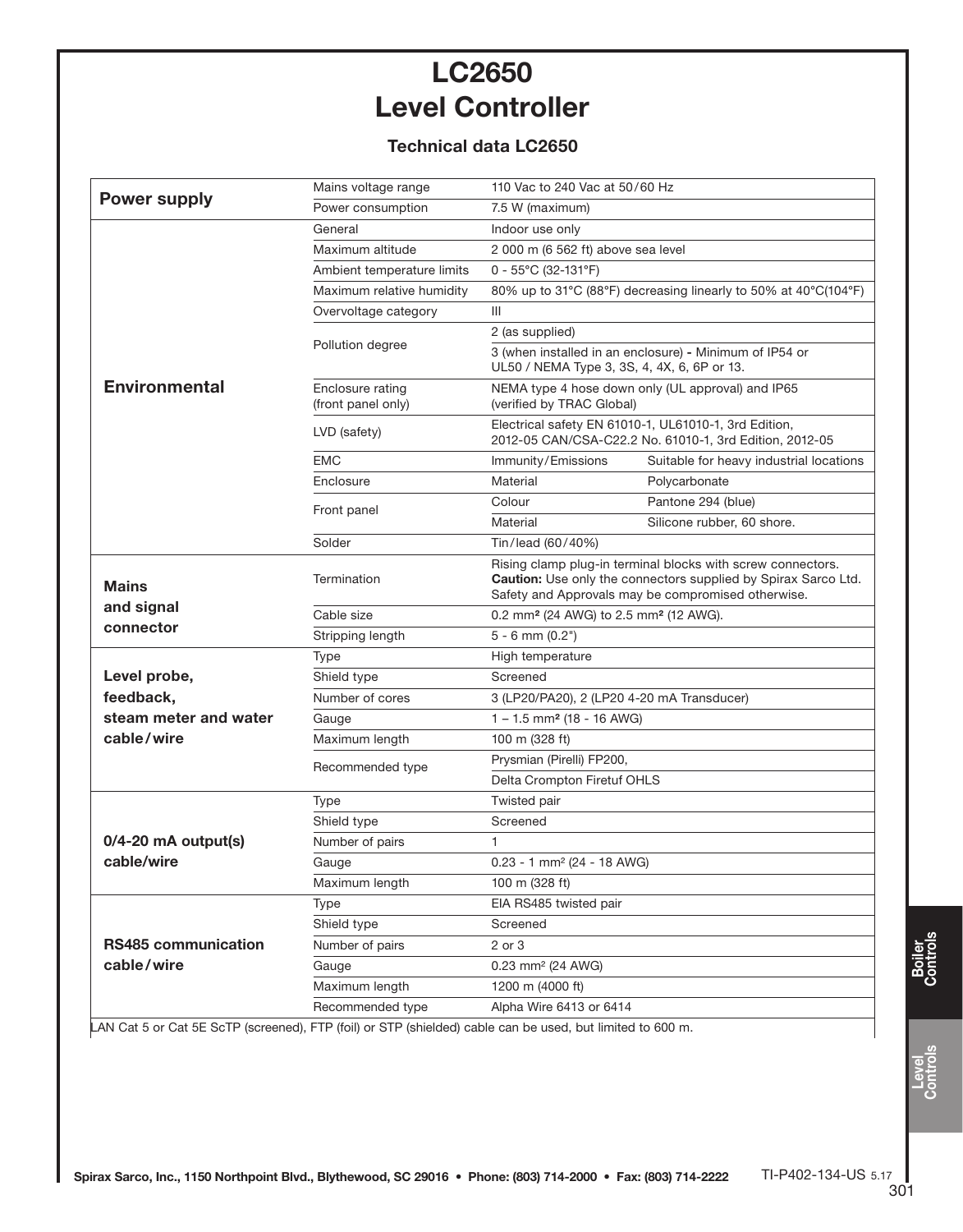# LC2650 Level Controller

Technical data LC2650 (continued)

|                            |                                                         | Minimum voltage              | 0 Vdc or 1 V (with OUTRANGE function selected)                  |  |
|----------------------------|---------------------------------------------------------|------------------------------|-----------------------------------------------------------------|--|
|                            |                                                         | Maximum voltage              | 6 Vdc (absolute maximum = 7 Vdc)                                |  |
|                            |                                                         | Input impedance              | $28 k\Omega$                                                    |  |
|                            | Level                                                   | Accuracy                     | 5% FSD over operating range                                     |  |
|                            | voltage                                                 | Repeatability                | 2.5% FSD over operating range                                   |  |
|                            |                                                         | Resolution                   | 14 bit (0.15 mV approx)                                         |  |
|                            |                                                         | Sample time                  | 260 Hz                                                          |  |
|                            |                                                         | Minimum current              | 0 <sub>m</sub> A                                                |  |
| Input<br>technical<br>data |                                                         | Maximum current              | 20 mA                                                           |  |
|                            | $4 - 20$ mA<br>Level<br>'out of range'<br>alarm-voltage | Input impedance              | 110 $\Omega$                                                    |  |
|                            |                                                         | Accuracy                     | 5% FSD over operating range                                     |  |
|                            |                                                         | Repeatability                | 2.5% FSD over operating range                                   |  |
|                            |                                                         | Resolution                   | 14 bit (1 µA approximately)                                     |  |
|                            |                                                         | Sample time                  | 260 Hz                                                          |  |
|                            |                                                         | Minimum alarm level          | $< 0.2$ Vdc                                                     |  |
|                            |                                                         | Minimum recovery level       | $> 1$ Vdc                                                       |  |
|                            |                                                         | Maximum alarm level          | $>6.5$ Vdc                                                      |  |
|                            |                                                         | Maximum recovery level       | $< 6$ Vdc                                                       |  |
|                            |                                                         | Minimum alarm level          | $< 2.5$ mA                                                      |  |
|                            | Level                                                   | Minimum recovery level       | > 4 mA                                                          |  |
|                            | 'out of range'                                          | Maximum alarm level          | $>21$ mA                                                        |  |
|                            | alarm-current                                           | Maximum recovery level       | $< 20$ mA                                                       |  |
|                            | 24 Vdc<br>supply                                        | Maximum voltage              | 24 Vdc (nominal)                                                |  |
|                            |                                                         | Maximum current              | 25 mA                                                           |  |
|                            |                                                         | Ripple voltage               | 10 mV, full load                                                |  |
|                            |                                                         | Minimum current              | 0 <sub>m</sub> A                                                |  |
|                            |                                                         | Maximum current              | 22 mA                                                           |  |
|                            |                                                         | Open circuit voltage         |                                                                 |  |
|                            | 4 - 20 mA                                               | (maximum)                    | 19 Vdc                                                          |  |
|                            |                                                         | Resolution                   | <b>1% FSD</b>                                                   |  |
|                            |                                                         | Maximum output load          | 500 ohm                                                         |  |
|                            |                                                         | Isolation                    | 100 V                                                           |  |
|                            |                                                         | Output rate                  | 10 / second                                                     |  |
|                            |                                                         | Contacts                     | 2 x single pole changeover relays (SPCO)                        |  |
|                            |                                                         | Voltage ratings (maximum)    | 250 Vac                                                         |  |
|                            |                                                         | Resistive load               | 3 amp @ 250 Vac                                                 |  |
| Output                     |                                                         | Inductive load               | 1 amp @ 250 Vac                                                 |  |
| technical<br>data          | <b>Relays</b>                                           | ac motor load                | 1/4 HP (2.9 amp) @ 250 Vac                                      |  |
|                            |                                                         |                              | $1/_{10}$ HP (3 amp) @ 120 Vac                                  |  |
|                            |                                                         | Pilot duty load              | C300 (2.5 amp) - control circuit/coils                          |  |
|                            |                                                         | Electrical life (operations) | 3 x 10 <sup>5</sup> or greater depending on load                |  |
|                            |                                                         | Mechanical life (operations) | $30 \times 10^6$                                                |  |
|                            | <b>RS485</b>                                            | Physical layer               | RS485 4-wire full or 2-wire half duplex                         |  |
|                            |                                                         | Protocol                     | Modbus RTU format                                               |  |
|                            |                                                         | Isolation                    | 60 Vac/dc                                                       |  |
|                            |                                                         | Receiver unit load           | 1/8 (256 devices - maximum)                                     |  |
|                            |                                                         | Output rate                  | Up to 10 frames / second                                        |  |
|                            |                                                         | Physical layer               | IrDA                                                            |  |
|                            |                                                         | Baud                         | 38400                                                           |  |
|                            | <b>Infrared</b>                                         | Range                        | 10 cm (4")                                                      |  |
|                            |                                                         | Working angle                | $15^{\circ}$                                                    |  |
|                            |                                                         | Eye safety information       | Exempt from EN 60825-12: 2007 Safety of laser products -        |  |
|                            |                                                         |                              | does not exceed the accessible emission limits (AEL) of Class 1 |  |

Level Controls